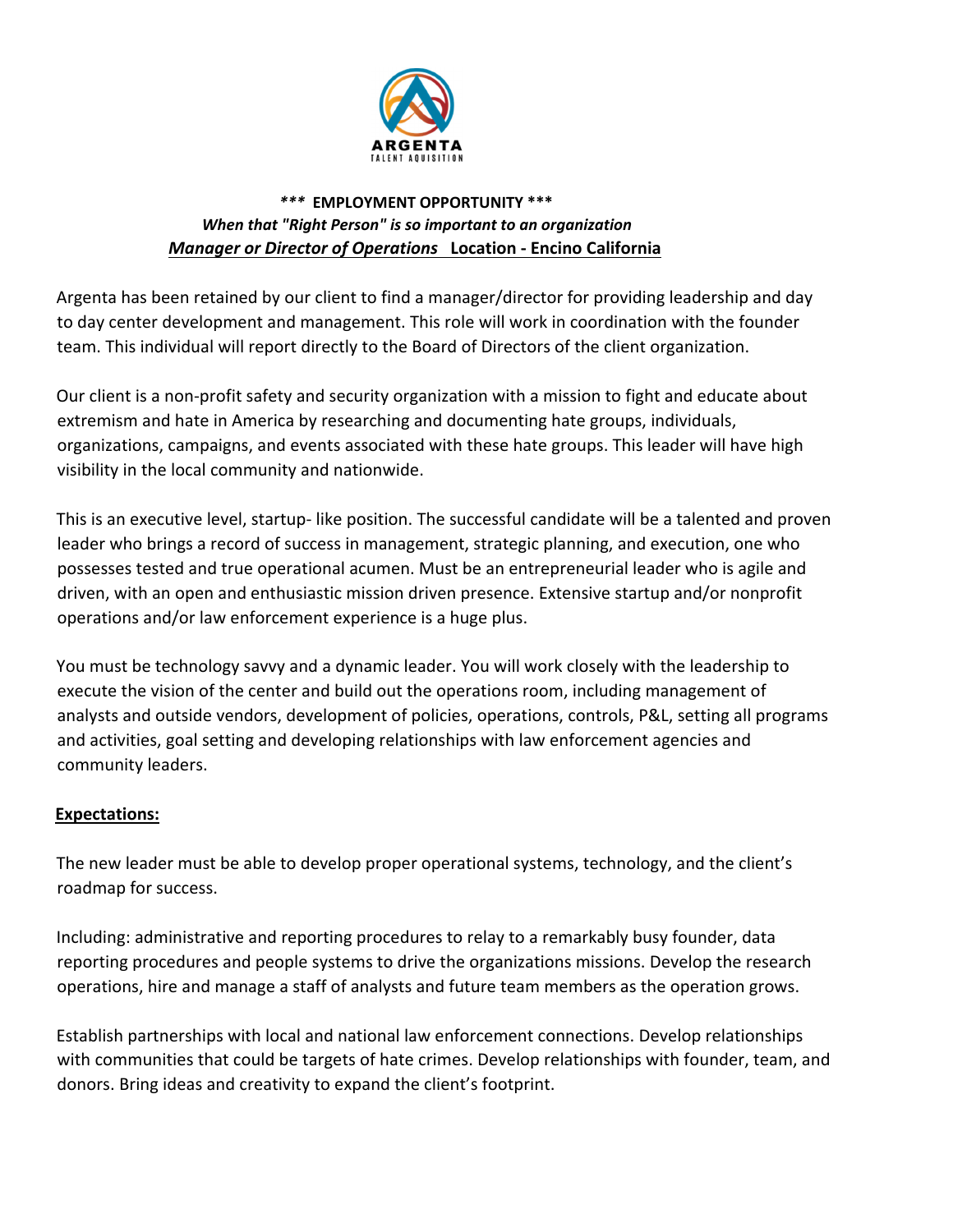

#### **Center Activities:**

- Develop and evaluate strategies, collaborate closely with third parties to monitor open-source platforms, gather information and intelligence with your team and analysts.
- Oversee and help with collection of research and analyze data from multiple sources including the public and third‐ party research partners and organizations.
- Evaluate and assess gathered information, develop technology and systems for the client and determine its reliability and significance.
- Establish strategic collaborations with research partners and organizations.
- Document research findings in written reports and briefs for stakeholders.
- Present research results and actionable recommendations to the board and founder team.
- Develop relations and liaison between the client and law enforcement agencies.
- Develop relations and liaison between the client and community leaders.
- Background and experience working in liaison between local, state, and federal authorities for law enforcement and/or intelligence preferred, such as a Joint Terrorism Task Force or a State‐ Federal Fusion Center, whether in an analytic or operational capacity.
- Familiarity with the nature of international connections of terrorist, extremist, and hate groups for propaganda, fundraising, and recruitment.
- Experience in open‐source research (OSINT) and web intelligence (WEBINT).

# **Requirements:**

- Bachelor's degree or advanced degree in a relevant field (e.g., social sciences, international relations, structured analysis, engineering, mathematics)
- A certificate from a college, university, government authority or professional crime and intelligence analysis association verifying the candidate's participation in and completion of a formal Crime and Intelligence Analysis program of study is a strong plus
- 5‐ 10 years of Executive level management and leadership.
- High level proficiency in digital and technical skills.
- History of building critical infrastructure of an organization/or department
- Ability to build relationships and communicate effectively within the chain of command and leadership setting.
- Leadership background directing staff and operations within a SOC organization.
- Ability to speak at high profile meetings, educate and create strong partnerships.
- Applicable experience with National Incident Management Systems (NIMS) and Incident Command Systems (ICS) is a plus.
- Connections with local law enforcement agencies is a strong plus.
- Strong people skills.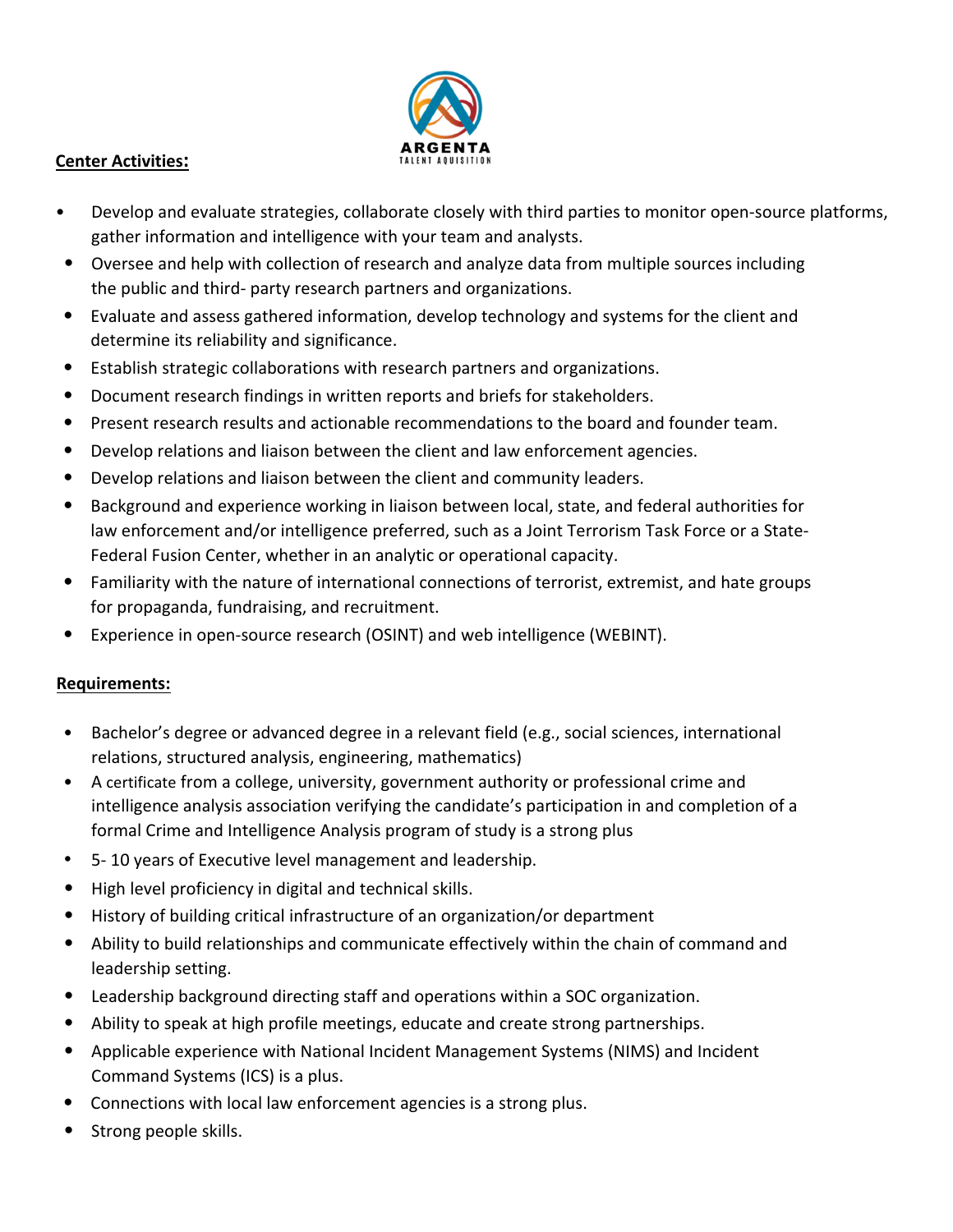

### **Requirements Continued:**

- Exceptional written, oral, and presentation communication abilities.
- Excellent organizational skills.
- Ability to work independently and in a team and to manage multiple projects simultaneously.
- Strong research and analysis skills.
- Have or able to obtain a valid California Driver's License

# **Characteristics and Skills:**

- Strong management and analysis skills.
- Proven ability to execute and see projects through from top to bottom.
- Ability to create routine reports at all levels to share with stakeholders.
- Function and lead under pressure of deadline, crisis, and resource constraints.
- Foster a positive and success‐oriented work environment.
- Responsible for the measurement and effectiveness of processes, develop realistic and attainable KPIs.
- Create alignment throughout the organization with all stakeholders.
- Years in law enforcement, intelligence, military operations including the collection of, analysis and sharing of intelligence information.
- Experience or high exposure to a fusion center, intelligence and SOC center.
- Experience in a start‐up operation or department.
- A persuasive leader with a keen ability to effectively manage and communicate with a wide variety of resolute, passionate, and talented individuals.

# **Selection Process**

All applicants must submit clear, concise and complete information regarding their qualifications for the position, including response to all supplemental questions. Resumes alone will not be accepted in lieu of the application or supplemental application materials.

The selection process may consist of the following components:

- Review of Minimum Qualifications
- Oral Interview(s)
- Background Check